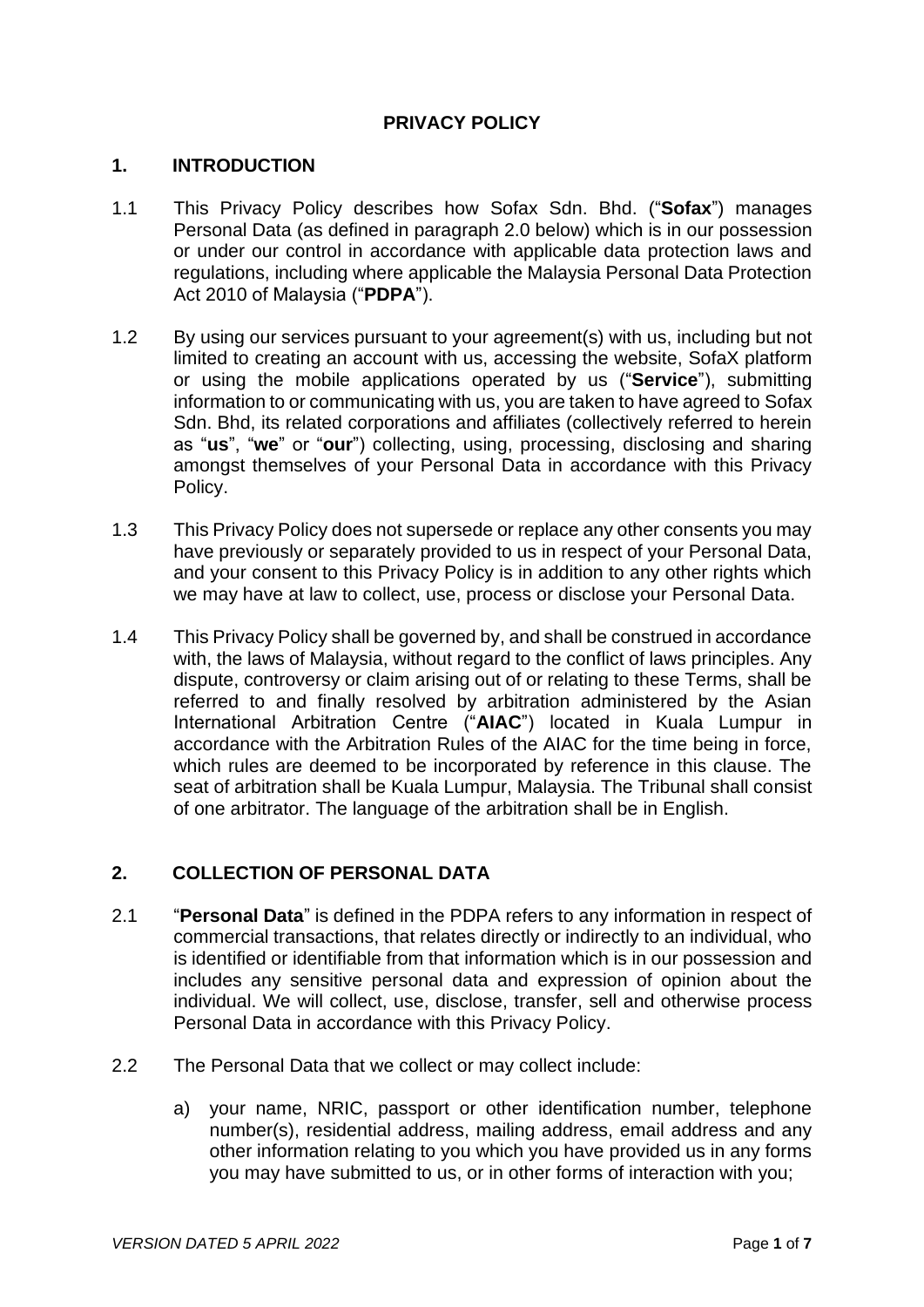- b) occupation, education and income levels;
- c) financial and banking information;
- d) your IP address and information associated with such address;
- e) browsing history, patterns or other unique information; and
- f) any other personal data reasonably required in order for us to provide the services requested by you.
- 2.3 The Personal Data has/or will be obtained from the following sources, where applicable, or such other sources which we may see fit from time to time:
	- a) Information provided or submitted by you through among others, your dealings and agreements with us, which includes information provided by you when registering an account with us, interacting with our customer service officers, contacted by and respond to, our marketing representatives and agents; responded to our request for additional Personal Data, being included in our email or other mailing list; referring by our business partners and third parties; or submitting your Personal Data to us for any other reason;
	- b) Information and content that you submit, post to, or create in our Services, including the photos, comments, reviews, searches, discussions, project details and costs, or style preference;
	- c) as applicable, publicly available or publicly accessible information; and
	- d) such other written, electronic or verbal communications or documents delivered to us prior to and during the course of our contractual or precontractual dealings with you.
- 2.4 Our mobile applications that are distributed through various "app" stores e.g. Apple iTunes Store and Google Play Store also request permission to automatically collect other information from your mobile device, including your email address. We only collect this information with your authorization in accordance with your device operating system's permission process.
- 2.5 We also obtain information from other sources and combine that with information we collect through the Services. For example, if you create or log into your account through a social media site, we will have access to certain information from that site, such as your name, account information, profile picture, phone number, email address, gender, date of birth and friends lists, in accordance with the authorization procedures determined by such social media site.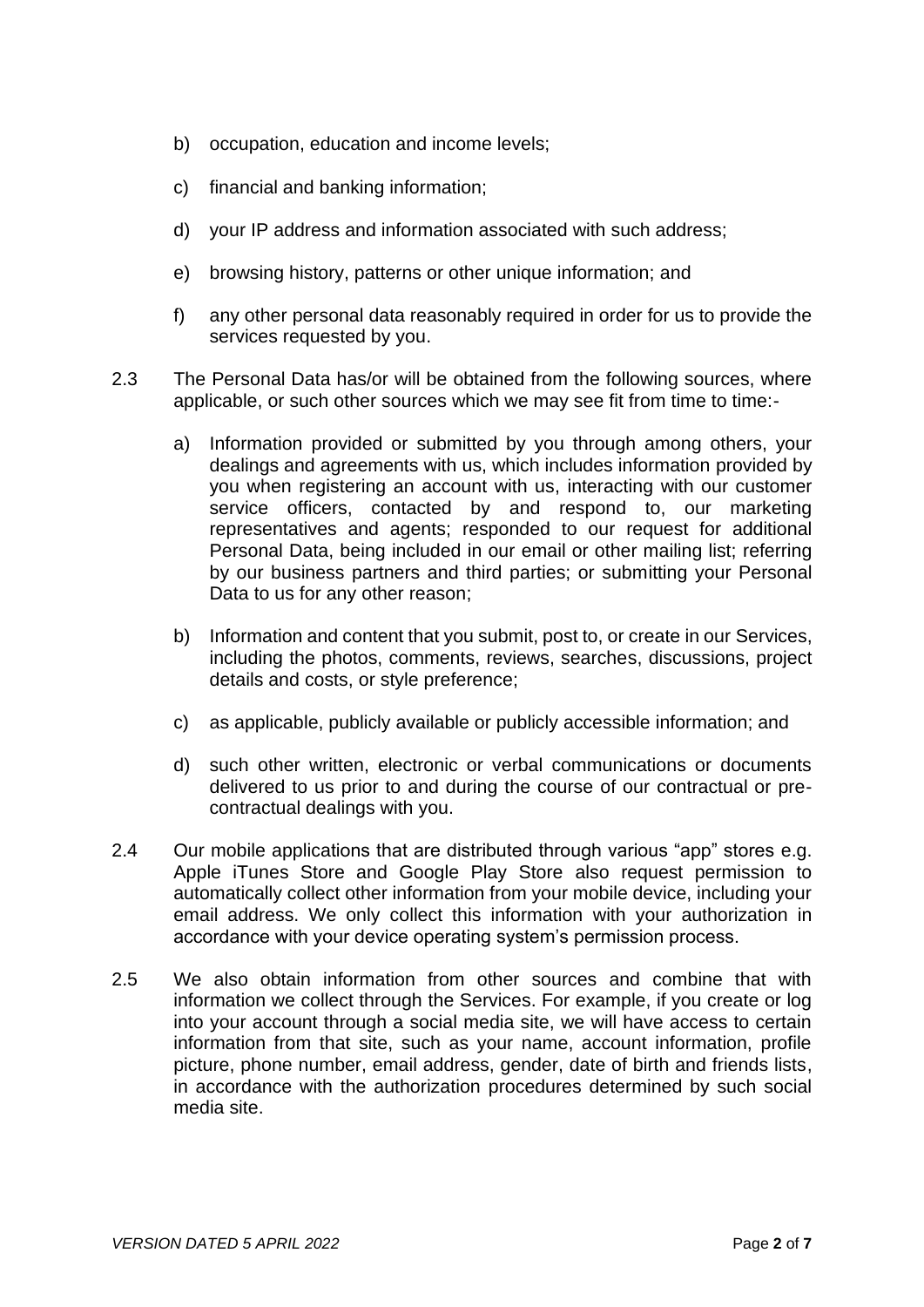- 2.6 As the accuracy of your Personal Data depends largely on the information you provide to us, you should inform us as soon as practicable if there are any errors in the Personal Data or if there have been any changes to the Personal Data. We intend to keep the Personal Data accurate and up-to-date, and retain the Personal Data no longer than necessary for the above purposes or as required or permitted by any applicable law.
- 2.7 If you provide personal data of any third party to us, you represent and warrant that you have obtained the necessary consent from that third party to share and transfer his/her personal data to us, and for us to collect, use and disclose that data in accordance with this Privacy Policy.

### **3. PURPOSES FOR THE COLLECTION, USE AND DISCLOSURE OF YOUR PERSONAL DATA**

- 3.1 We may use your Personal Data for our business purposes, including the following purposes ("**Purposes**"):
	- a) provide, maintain and improve the Services provided by us;
	- b) personalize and improve the Services and provide advertisements, contents, suggested connections or features that match your profiles and activities;
	- c) to understand your needs and preferences;
	- d) responding to your queries or requests and provide customer service;
	- e) matching any Personal Data held which relates to you for any of the purposes listed herein;
	- f) selling the Personal Data to any interested third parties;
	- g) verifying your identity for the purposes of providing services to you;
	- h) improving the content, appearance and utility of our Services;
	- i) to manage and develop our business operations;
	- j) to comply with any applicable laws or any request from any relevant governmental or regulatory authority;
	- k) enforcing obligations owed to us;
	- l) seeking professional advice, including legal advice;
	- m) any other reasonable purposes in connection with the provision of the Services or authorized by any applicable laws; or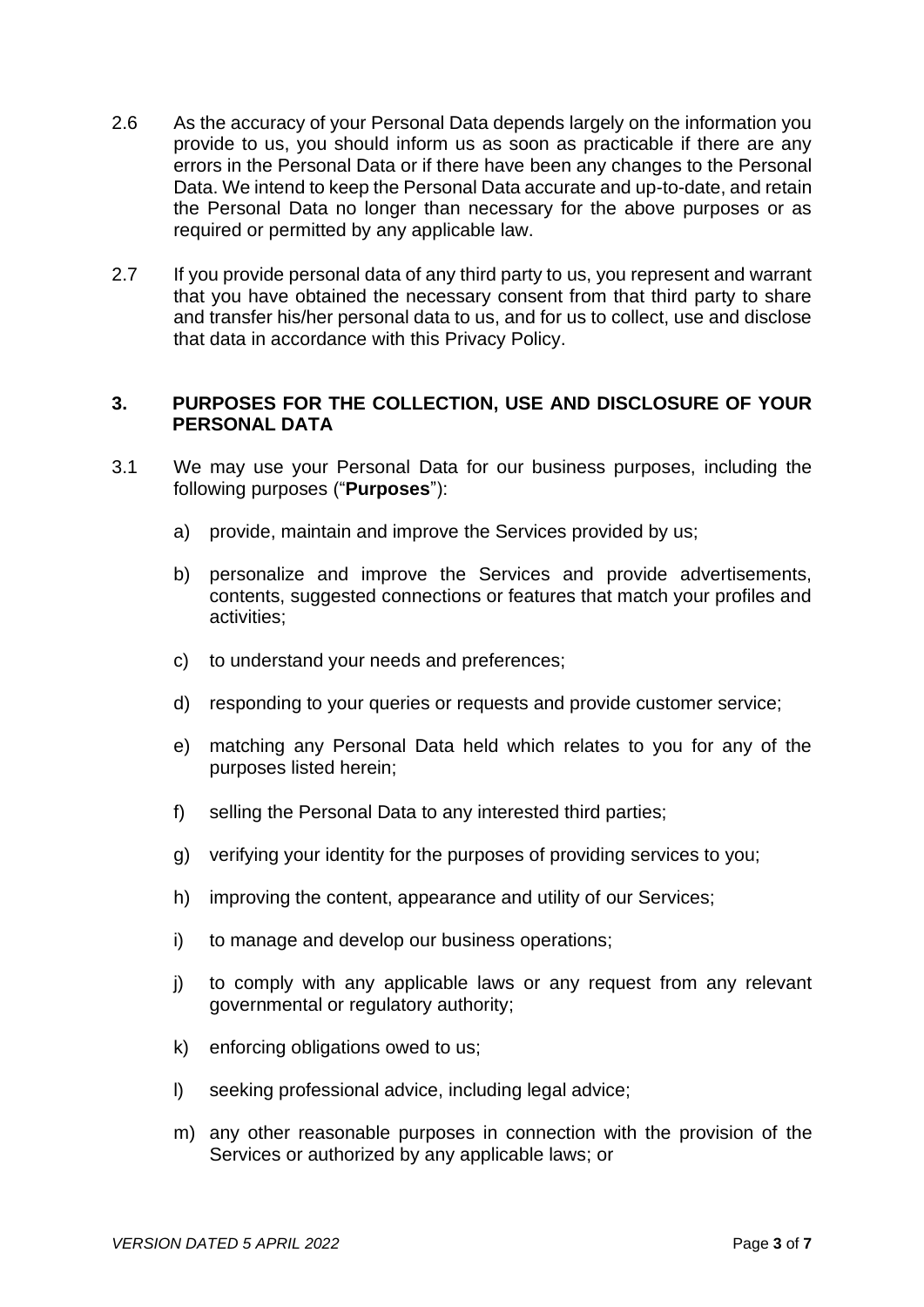- n) fulfilling any purpose directly related to the above Purposes.
- 3.2 In addition, where permitted under the data protection laws and regulations, we may also collect, use and disclose your Personal Data for the following additional purposes:
	- a) providing services, products, and benefits to you, including promotions, loyalty and reward programmes;
	- b) matching Personal Data with other data collected for other purposes and from other sources (including third parties) in connection with the provision or offering of products and services, whether by us or other third parties;
	- c) administering events, campaigns, contests, competitions and awards, including, where necessary, in order to announce the results of these events, campaigns, contests, competitions and awards and identify and contact the winners, and in order to publicise and conduct marketing strictly related to these events, campaigns, contests, competitions, awards;
	- d) sending you details of products, services, special offers and rewards, either to our customers generally, or of particular products and services which may be of interest to you; and
	- e) conducting market research, understanding and determining customer location, preferences and demographics for us to review, develop and improve our services and also develop special offers and marketing programmes.
- 3.3 You may, at any time, withdraw your consent to receive marketing information from us by notifying us via email to [appsupport@sofax.com](mailto:appsupport@sofax.com)

### **4. DISCLOSURE OF PERSONAL DATA**

- 4.1 We will take reasonable steps to protect your Personal Data against unauthorised disclosure. Subject to the provisions of any applicable law, this Personal Data may be disclosed, for the purposes listed above (where applicable), to the following third parties, whether they are located in Malaysia or otherwise, in which the Personal Data was collected, and you hereby consent to such transfer of your Personal Data to such third parties, including where such third parties are located outside Malaysia:
	- a) any of our directors, officers, employees, representatives, agents or delegates;
	- b) any of our shareholders or related corporations, and any of their successors or assigns, and their directors, officers, employees, representatives, agents or delegates;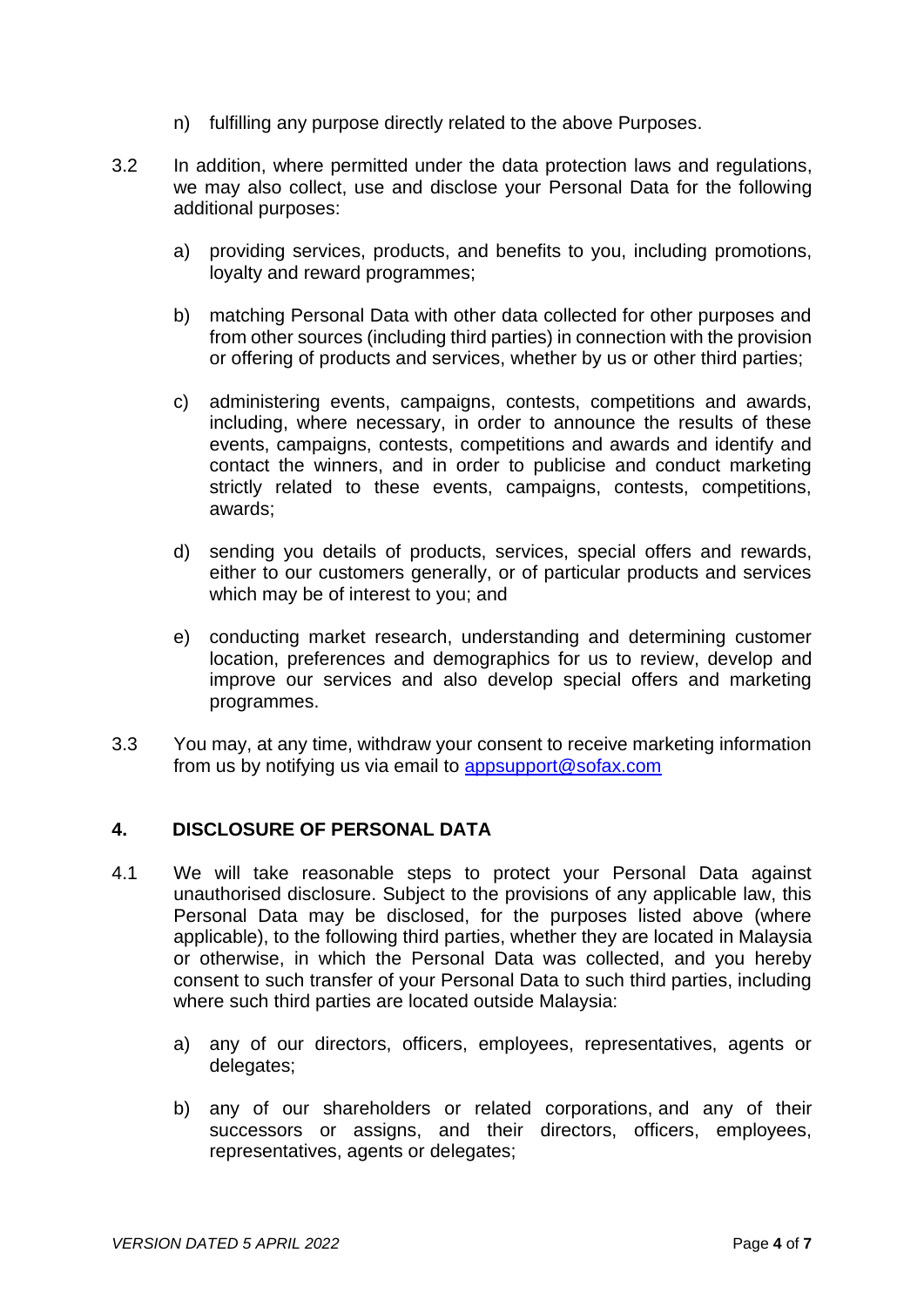- c) our professional advisers, consultants and auditors;
- d) any service providers, agents, contractors, sub-contractors, delegates, suppliers or third parties which we may appoint from time to time to provide us with services in connection with the Services that we offer to you, and their directors, officers, employees, representatives, agents or delegates;
- e) anyone who takes over or may take over all or part of our rights or obligations under any agreement we have with you or anyone (or any part thereof) which is transferred to or may be transferred to;
- f) any other person, body, governmental or regulatory authority of any applicable laws or order, direction or regulation of any regulatory or appropriate authorities;
- g) parties which assist us in carrying out the Purposes laid out above in this Privacy Policy; and
- h) any person to whom we are, in our belief in good faith, under an obligation to make disclosure as required by any applicable laws,

provided that in the case of disclosures under any of the circumstances in (a) to (d), we shall procure that the recipient is subject to the same duty of confidence.

# **5. USE OF COOKIES**

- 5.1 Our Services use cookies where a small text file placed on your computer, system or mobile device when you visit a web site or use an app. Cookies collect information about users and their visit to the website or use of the app, such as their IP address, how they arrived at the web site (for example, through a search engine or a link from another web site) and how they navigate within the website or app. We use cookies and other technologies to facilitate your usage of our Services, offer you products and/or services according to your preferred settings, track use of our Services and to compile statistics about activities carried out on our Services.
- 5.2 A pixel tag, also known as a web beacon, is an invisible tag placed on certain pages of our Services but not on your computer. Pixel tags are usually used in conjunction with cookies and are used to monitor the behaviour of users visiting the website or app.
- 5.3 You may set up your web browser or your mobile device to block cookies which will, in turn, disable the pixel tags from monitoring your website or app visit. You may also remove cookies stored from your computer or mobile device. However, if you do block cookies and pixel tags, you may not be able to use certain features and functions of our Services.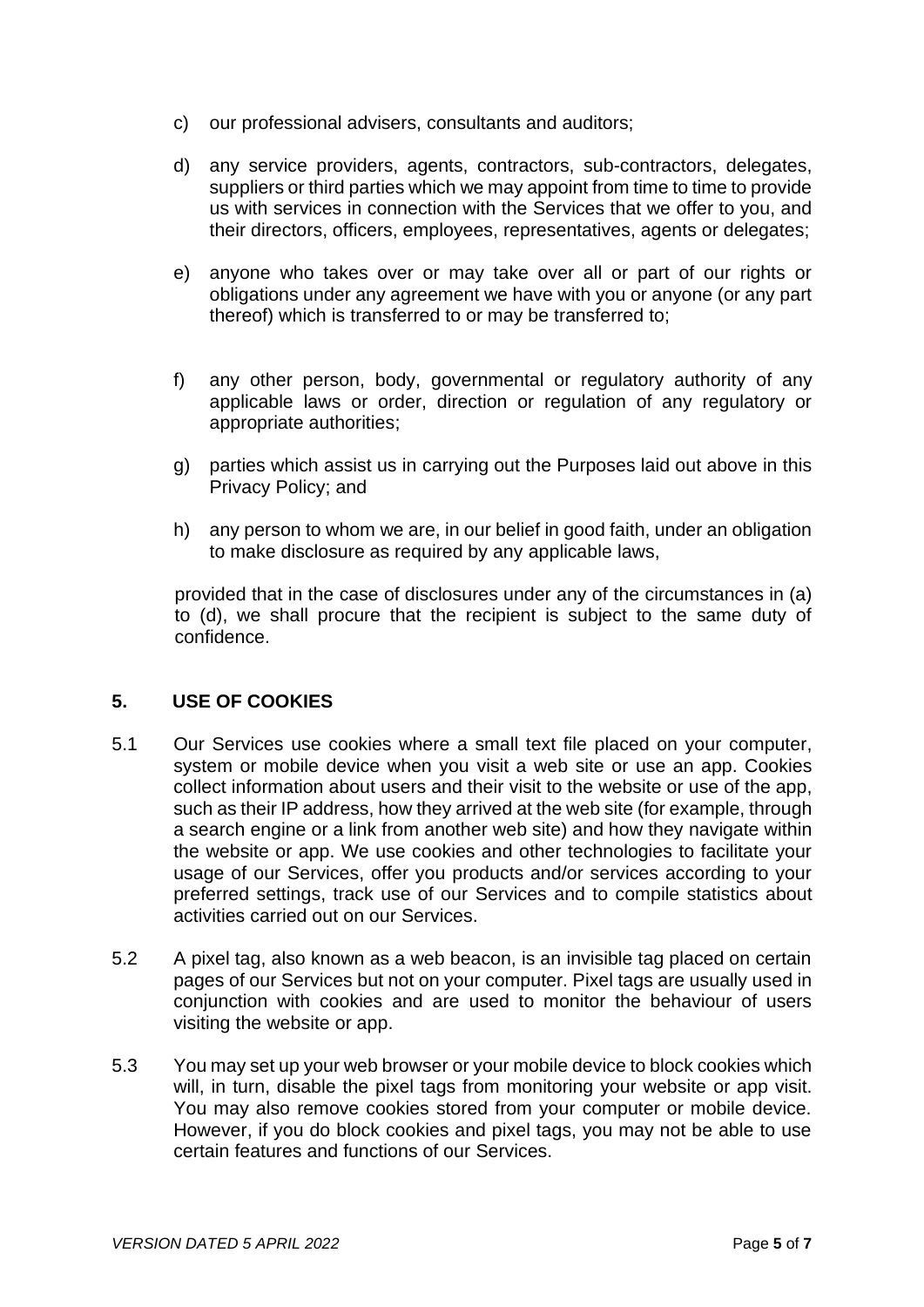5.4 We may also use analytics programmes for web analytics purposes to manage and improve our Services. Accordingly, your information may be collected for reports such as impression reporting, demographic reporting, interest reporting and to assist with tailoring our online advertising to provide you with a better experience.

### **6. SAFEGUARDS**

- 6.1 We are not accepting any responsibility of unauthorised access or loss of your Personal Data, save in accordance with this Privacy Policy.
- 6.2 We have put in place various security procedures, rules and technical measures to protect your Personal Data from any loss, misuse, modification, unauthorized or accidental access or disclosure, alteration or destruction. All of our employees and data processors, who have access to and are associated with the processing of personal data, are obliged to respect the confidentiality of your Personal Data.
- 6.3 While we cannot guarantee that loss, misuse or alteration of data will not occur, we make reasonable efforts to prevent such unfortunate occurrences. Personal Data that we collect from you will be stored and backed up securely in a restricted and controlled location.

# **7. WITHDRAWAL, ACCESS AND CORRECTION OF YOUR PERSONAL DATA**

- 7.1 You may withdraw your consent to use of your Personal Data or obtain access to or make corrections to your Personal Data records or request deletion of your personal data, or should you have any queries or concerns relating to our handling of your Personal Data, please contact our Personal Data Protection Officer at [appsupport@sofax.com,](mailto:appsupport@sofax.com)and we will process such requests in accordance with this Privacy Policy and our obligations under the Privacy Laws and other applicable law.
- 7.2 We reserve the right to charge a reasonable administrative fee for retrieving your personal data records. If so, we will inform you of the fee before processing your request. We will respond to your request as soon as reasonably possible. If we are unable to respond to your request within thirty (30) days from the date of your request, we will inform you in writing. If we are unable to provide you with any personal data or to make a correction requested by you, we shall generally inform you of the reasons why we are unable to do so (except where we are not required to do so under the applicable data protection laws).
- 7.3 It is important that the personal data you provide to us is accurate and complete for you to continue using the Platform and for us to provide the Services. You are responsible for informing us of changes to your personal data, or in the